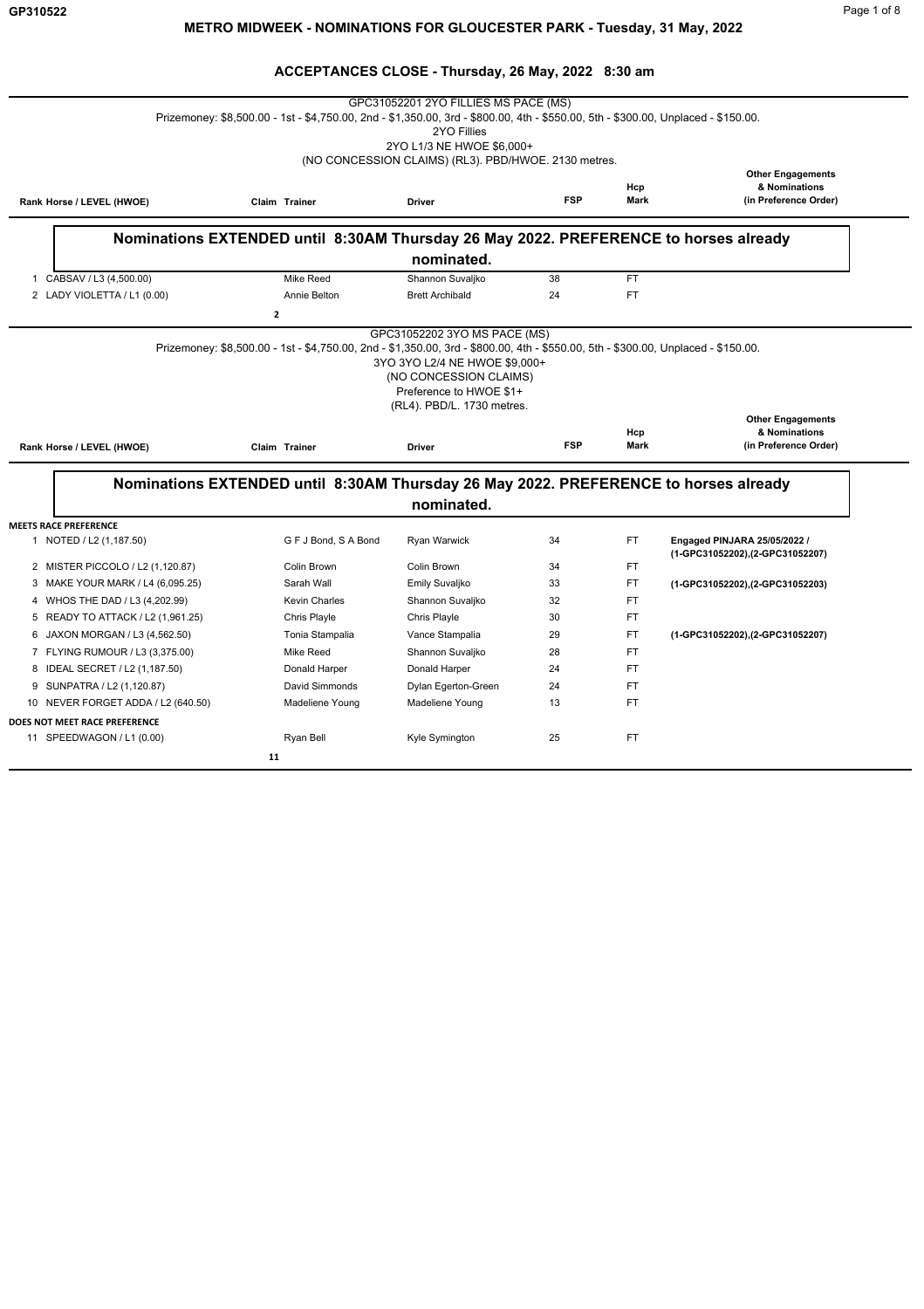| GPC31052203 3YO+ FILLIES & MARES MS PACE (MS)<br>Prizemoney: \$8,500.00 - 1st - \$4,750.00, 2nd - \$1,350.00, 3rd - \$800.00, 4th - \$550.00, 5th - \$300.00, Unplaced - \$150.00.<br>3YO+ Fillies & Mares<br>L1/7 NE HWOE \$25,000+<br>(NO CONCESSION CLAIMS)<br>(RL7). PBD/L. 2130 metres. |                                         |                                                                                                                                   |                                   |            |             |                                                                        |
|----------------------------------------------------------------------------------------------------------------------------------------------------------------------------------------------------------------------------------------------------------------------------------------------|-----------------------------------------|-----------------------------------------------------------------------------------------------------------------------------------|-----------------------------------|------------|-------------|------------------------------------------------------------------------|
|                                                                                                                                                                                                                                                                                              | Rank Horse / LEVEL (HWOE)               | Claim Trainer                                                                                                                     | <b>Driver</b>                     | <b>FSP</b> | Hcp<br>Mark | <b>Other Engagements</b><br>& Nominations<br>(in Preference Order)     |
| Nominations EXTENDED until 8:30AM Thursday 26 May 2022. PREFERENCE to horses already                                                                                                                                                                                                         |                                         |                                                                                                                                   |                                   |            |             |                                                                        |
|                                                                                                                                                                                                                                                                                              |                                         |                                                                                                                                   | nominated.                        |            |             |                                                                        |
|                                                                                                                                                                                                                                                                                              | 1 IN THE SPOTLIGHT NZ / L6 (12,864.17)  | G F J Bond, S A Bond                                                                                                              | <b>Ryan Warwick</b>               | 45         | FT.         | (1-GPC31052203).(2-GPC31052205).(3-GPC310<br>52206)                    |
|                                                                                                                                                                                                                                                                                              | 2 MIGHT AS WELL NZ / L6 (15,225.00)     | G F J Bond, S A Bond                                                                                                              | Ryan Warwick                      | 37         | FT.         | (1-GPC31052203), (2-GPC31052205), (3-GPC310<br>52206)                  |
|                                                                                                                                                                                                                                                                                              | 3 FORBIDDEN JEWEL NZ / L6 (15,600.00)   | G F J Bond, S A Bond                                                                                                              | Ryan Warwick                      | 36         | FT.         | Engaged PINJARA 25/05/2022 /<br>(1-GPC31052203),(2-GPC31052205)        |
|                                                                                                                                                                                                                                                                                              | 4 SPECIAL LADY / L7 (22,100.00)         | <b>Bob Mellsop</b>                                                                                                                | Kyle Harper                       | 35         | FT.         |                                                                        |
|                                                                                                                                                                                                                                                                                              | 5 MAKE YOUR MARK / L4 (6,095.25)        | Sarah Wall                                                                                                                        | Emily Suvaljko                    | 33         | FT.         | (1-GPC31052202), (2-GPC31052203)                                       |
|                                                                                                                                                                                                                                                                                              | 6 SONGKRAN / L6 (12,599.00)             | Ryan Bell                                                                                                                         | Kyle Symington                    | 33         | FT.         | (1-GPC31052206), (2-GPC31052203)                                       |
|                                                                                                                                                                                                                                                                                              | 7 PIVOTAL / L5 (10,504.68)              | Madeliene Young                                                                                                                   | Madeliene Young                   | 30         | FT.         | Engaged PINJARA 25/05/2022 /<br>(1-GPC31052203), (2-GPC31052206)       |
|                                                                                                                                                                                                                                                                                              | 8 FARAWAYEYES / L7 (24,701.67)          | Lang Inwood                                                                                                                       | No Driver Listed                  | 30         | FT.         | (1-GPC31052203),(2-GPC31052205)                                        |
|                                                                                                                                                                                                                                                                                              | 9 ALROSA NZ / L3 (4,500.00)             | Mike Reed                                                                                                                         | Shannon Suvaljko                  | 30         | FT.         |                                                                        |
|                                                                                                                                                                                                                                                                                              | 10 SUNSHINE SWIFT / L6 (14,571.37)      | Victor Bryers                                                                                                                     | <b>Chris Lewis</b>                | 28         | FT.         | (1-GPC31052203), (2-GPC31052209), (3-GPC310<br>52206)                  |
|                                                                                                                                                                                                                                                                                              | 11 LOVE AND KISSES NZ / L6 (13,717.00)  | <b>Barry Howlett</b>                                                                                                              | Chris Voak                        | 24         | FT.         |                                                                        |
|                                                                                                                                                                                                                                                                                              | 12 MARY JOE / L5 (11,208.74)            | Kevin Charles                                                                                                                     | <b>Hayden Charles</b>             | 24         | FT.         | (1-GPC31052203) (2-GPC31052206)                                        |
|                                                                                                                                                                                                                                                                                              | 13 MAD MAGIC / L4 (7,045.50)            | Brad Lynn                                                                                                                         | Chris Voak                        | 24         | FT.         | (1-GPC31052206),(2-GPC31052207),(3-GPC310<br>52203)                    |
|                                                                                                                                                                                                                                                                                              | 14 ONLY FIVE STARZZZ / L6 (12,755.87)   | <b>Kevin Charles</b>                                                                                                              | Hayden Charles                    | 23         | FT.         | (1-GPC31052203), (2-GPC31052206)                                       |
|                                                                                                                                                                                                                                                                                              | 15 ALTAS ANGEL / L6 (18,334.30)         | Colin Brown                                                                                                                       | Colin Brown                       | 23         | FT.         |                                                                        |
|                                                                                                                                                                                                                                                                                              | 16 JILL MACH / L7 (18,787.62)           | Karen Young                                                                                                                       | Madeliene Young                   | 21         | FT.         |                                                                        |
|                                                                                                                                                                                                                                                                                              | 17 SHELLNA / L5 (11,368.30)             | Sarah Wall                                                                                                                        | Gary Hall Jnr                     | 17         | FT.         |                                                                        |
|                                                                                                                                                                                                                                                                                              | 18 ALTAMATUM NZ / L6 (18,200.50)        | David Simmonds                                                                                                                    | Chris Lewis                       | 13         | FT.         | (1-GPC31052203), (2-GPC31052205), (3-GPC310<br>52208), (4-GPC31052206) |
|                                                                                                                                                                                                                                                                                              | 19 GOOD DAY SUNSHINE NZ / L4 (8,060.00) | Colin Joss                                                                                                                        | Ryan Warwick                      | 11         | FT.         | (1-GPC31052203), (2-GPC31052207)                                       |
|                                                                                                                                                                                                                                                                                              |                                         | 19                                                                                                                                |                                   |            |             |                                                                        |
|                                                                                                                                                                                                                                                                                              |                                         |                                                                                                                                   | GPC31052204 3YO+ MS PACE (MS)     |            |             |                                                                        |
|                                                                                                                                                                                                                                                                                              |                                         | Prizemoney: \$8,500.00 - 1st - \$4,750.00, 2nd - \$1,350.00, 3rd - \$800.00, 4th - \$550.00, 5th - \$300.00, Unplaced - \$150.00. | 3YO+ L8/9 (CL10) HWOE LT \$40,000 |            |             |                                                                        |

(CONCESSIONS HWOE LT \$55,000)

AE - HWOE LT \$70,000 With L5\$ LT \$2,250.

AE 4YO+ HWOE LT \$55,000 With 0 Metro Staked Wins as a 3YO or Older and LT 3 Wins L10 and 10+ WA starts.

Preference to HWOE \$25,000+

(RL9)

(Concessions for Novice Driver,Fillies & Mares). PBD/L. 2536 metres.

|                           |                  |               |     |             | <b>Other Engagements</b> |
|---------------------------|------------------|---------------|-----|-------------|--------------------------|
|                           |                  |               |     | Hct         | <b>&amp; Nominations</b> |
| Rank Horse / LEVEL (HWOE) | Trainer<br>Claim | <b>Driver</b> | FSP | <b>Mark</b> | (in Preference Order)    |

#### **Nominations EXTENDED until 8:30AM Thursday 26 May 2022. PREFERENCE to horses already nominated.**

**MEETS RACE PREFERENCE**

 $\overline{\phantom{a}}$ 

| STAMFORD NZ / L9 (35,363.22)       | Ray Williams         | Ryan Warwick        | 40 | FT        |                                                                  |
|------------------------------------|----------------------|---------------------|----|-----------|------------------------------------------------------------------|
| 2 SEERYANFLY / L8 (30,642.61)      | Dylan Egerton-Green  | Dylan Egerton-Green | 38 | FΤ        |                                                                  |
| 3 DELIGHTFULL / L10 (47,391.14)    | <b>Kevin Charles</b> | Hayden Charles      | 38 | FT        | (1-GPC31052208), (2-GPC31052204)                                 |
| 4 GIVE US A WAVE / L8 (26,226.49)  | G F J Bond, S A Bond | Ryan Warwick        | 37 | <b>FT</b> |                                                                  |
| 5 MARKHAM EYRE NZ / L8 (30,160.00) | G F J Bond, S A Bond | Ryan Warwick        | 30 | FT.       |                                                                  |
| 6 NUCLEAR POKER / L8 (26,437.36)   | Nigel Johns          | Nigel Johns         | 27 | FT        | Engaged PINJARA 25/05/2022 /<br>(1-GPC31052209), (2-GPC31052204) |
| 7 ITSNOTOVA / L9 (37,021.38)       | Karen Thompson       | Deni Roberts        | 27 | FT        | (1-GPC31052208), (2-GPC31052204)                                 |
|                                    |                      |                     |    |           |                                                                  |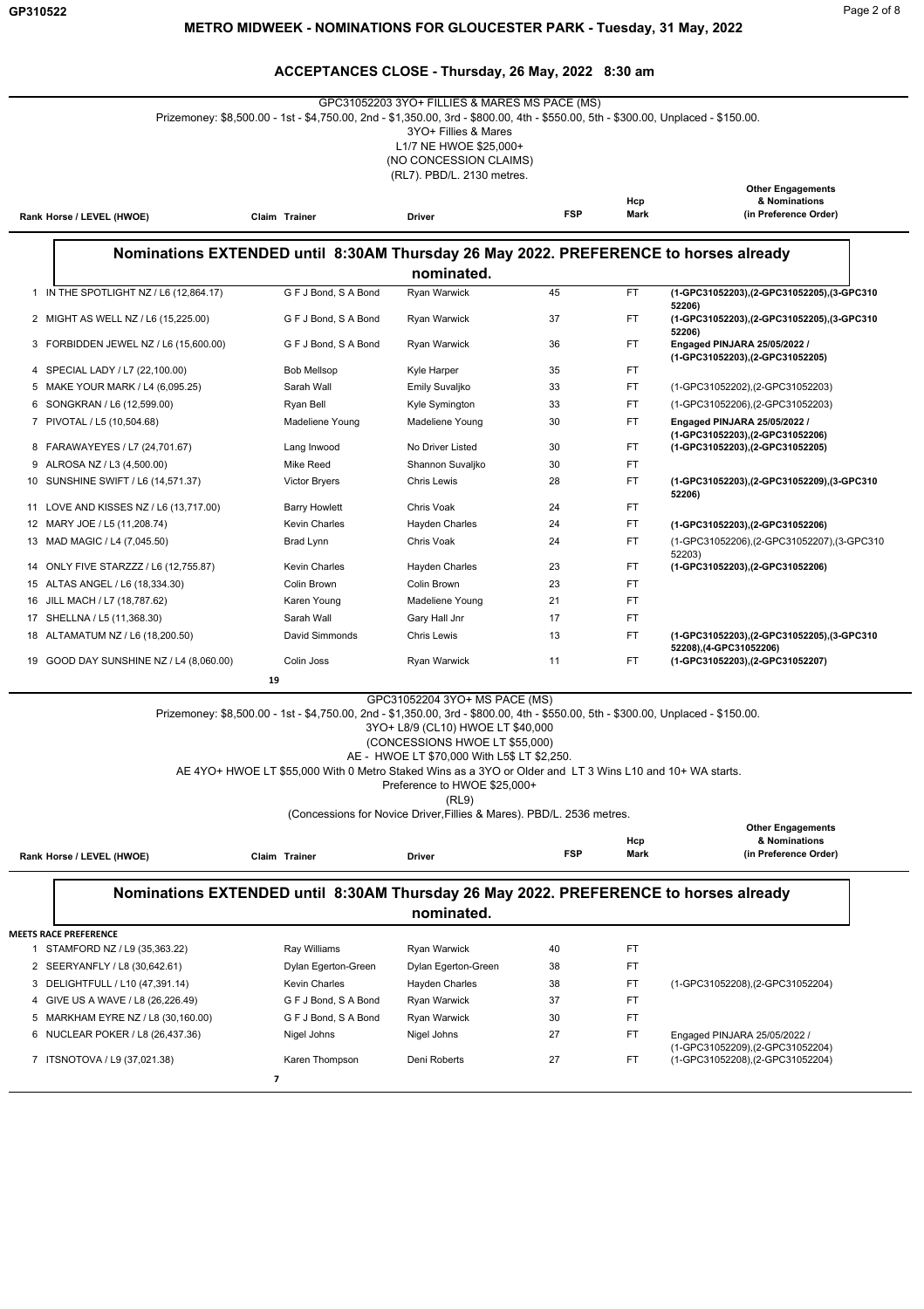|                                                                        |                                                                                                                                   | GPC31052205 3YO+ MS PACE (MS)                                                                      |            |                    |                                                                                                       |
|------------------------------------------------------------------------|-----------------------------------------------------------------------------------------------------------------------------------|----------------------------------------------------------------------------------------------------|------------|--------------------|-------------------------------------------------------------------------------------------------------|
|                                                                        | Prizemoney: \$8,500.00 - 1st - \$4,750.00, 2nd - \$1,350.00, 3rd - \$800.00, 4th - \$550.00, 5th - \$300.00, Unplaced - \$150.00. | 3YO+ L6/7 (CL8) HWOE LT \$25,000<br>(CONCESSIONS HWOE LT \$32,500)<br>Preference to HWOE \$12,000+ |            |                    |                                                                                                       |
|                                                                        |                                                                                                                                   | (RL7)<br>(Concessions for Novice Driver, Fillies & Mares). PBD/L. 2130 metres.                     |            |                    |                                                                                                       |
|                                                                        |                                                                                                                                   |                                                                                                    |            |                    | <b>Other Engagements</b>                                                                              |
| Rank Horse / LEVEL (HWOE)                                              | Claim Trainer                                                                                                                     | <b>Driver</b>                                                                                      | <b>FSP</b> | Hcp<br><b>Mark</b> | & Nominations<br>(in Preference Order)                                                                |
|                                                                        | Nominations EXTENDED until 8:30AM Thursday 26 May 2022. PREFERENCE to horses already                                              | nominated.                                                                                         |            |                    |                                                                                                       |
|                                                                        |                                                                                                                                   |                                                                                                    |            |                    |                                                                                                       |
| <b>MEETS RACE PREFERENCE</b><br>1 IN THE SPOTLIGHT NZ / L6 (12,864.17) | G F J Bond, S A Bond                                                                                                              | Ryan Warwick                                                                                       | 45         | <b>FT</b>          | (1-GPC31052203),(2-GPC31052205),(3-GPC310<br>52206)                                                   |
| 2 HILLVIEW BONDI / L8 (26,790.37)                                      | Ryan Bell                                                                                                                         | Kyle Symington (cl)                                                                                | 40         | FT.                |                                                                                                       |
| 3 MIGHT AS WELL NZ / L6 (15,225.00)                                    | G F J Bond, S A Bond                                                                                                              | <b>Ryan Warwick</b>                                                                                | 37         | FT.                | (1-GPC31052203), (2-GPC31052205), (3-GPC310<br>52206)                                                 |
| 4 BEYOND BLING / L6 (13,149.00)                                        | <b>Bob Mellsop</b>                                                                                                                | <b>Kyle Harper</b>                                                                                 | 36         | FT.                |                                                                                                       |
| 5 FORBIDDEN JEWEL NZ / L6 (15,600.00)                                  | G F J Bond, S A Bond                                                                                                              | Ryan Warwick                                                                                       | 36         | <b>FT</b>          | Engaged PINJARA 25/05/2022 /<br>(1-GPC31052203), (2-GPC31052205)                                      |
| 6 DYNAMITE DOLLY / L6 (14,977.62)                                      | Kyle Anderson                                                                                                                     | <b>Kyle Harper</b>                                                                                 | 35         | FT.                | Engaged PINJARA 25/05/2022 /<br>(1-GPC31052205), (2-GPC31052208)                                      |
| 7 UNDER THE ALTA / L6 (15,331.12)                                      | <b>Chris Willis</b>                                                                                                               | Gary Hall Jnr                                                                                      | 33         | FT.                |                                                                                                       |
| 8 FARAWAYEYES / L7 (24,701.67)                                         | Lang Inwood                                                                                                                       | No Driver Listed                                                                                   | 30         | FT.                | (1-GPC31052203), (2-GPC31052205)                                                                      |
| GETN WIGGY WITHIT NZ / L6 (14,400.00)<br>9                             | Michael Young                                                                                                                     | Emily Suvaljko                                                                                     | 27         | FT.                | (1-GPC31052205), (2-GPC31052206)                                                                      |
| 10 HEZA HEAD HONCHO NZ / L7 (22,665.14)                                | Dylan Egerton-Green                                                                                                               | Dylan Egerton-Green                                                                                | 25         | FT.                | (1-GPC31052205), (2-GPC31052208), (3-GPC310<br>52209)                                                 |
| 11 STRIKE MASTER NZ / L6 (13,450.50)                                   | <b>Ryan Cummins</b>                                                                                                               | Jocelyn Young                                                                                      | 24         | FT.                | (1-GPC31052205), (2-GPC31052206), (3-GPC310<br>52209)                                                 |
| 12 OHOKA TITAN NZ / L6 (17,239.75)                                     | <b>Tony Svilicich</b>                                                                                                             | Shannon Suvaljko                                                                                   | 22         | FT.                | Engaged GLPARK 27/05/2022 /<br>(1-GPC31052205), (2-GPC31052206), (3-GPC310<br>52208), (4-GPC31052209) |
| 13 MISS HARLEQUIN / L7 (22,737.75)                                     | <b>Tracy Reay</b>                                                                                                                 | Emily Suvaljko                                                                                     | 20         | FT.                |                                                                                                       |
| 14 AUSSIE EDITION / L7 (18,681.12)                                     | <b>Brian Ferguson</b>                                                                                                             | Micheal Ferguson                                                                                   | 17         | <b>FT</b>          | (1-GPC31052209),(2-GPC31052208),(3-GPC310<br>52205)                                                   |
| 15 ALLTHEWAYTOROYALTY / L7 (21,029.00)                                 | Simon Lowings                                                                                                                     | <b>Chris Lewis</b>                                                                                 | 16         | FT.                | Engaged NORTHAM 27/05/2022 /<br>(1-GPC31052209), (2-GPC31052205)                                      |
| 16 ALTAMATUM NZ / L6 (18,200.50)                                       | David Simmonds                                                                                                                    | <b>Chris Lewis</b>                                                                                 | 13         | FT.                | (1-GPC31052203), (2-GPC31052205), (3-GPC310<br>52208), (4-GPC31052206)                                |
| 17 ALL BLACK RAIN / L6 (13,467.00)                                     | Colin March                                                                                                                       | Lindsay Harper                                                                                     | 8          | FT.                | (1-GPC31052205).(2-GPC31052208).(3-GPC310<br>52209)                                                   |
| DOES NOT MEET RACE PREFERENCE                                          |                                                                                                                                   |                                                                                                    |            |                    |                                                                                                       |
| 18 NAME IN LIGHTS / L5 (9,250.00)                                      | Debbie Padberg                                                                                                                    | Shannon Suvaljko                                                                                   | 23         | FT                 | (1-GPC31052206),(2-GPC31052205),(3-GPC310<br>52209)                                                   |
| 19 DYNAMITE BEACH / L5 (11,811.25)                                     | Debbie Padberg                                                                                                                    | Shannon Suvaljko                                                                                   | 19         | <b>FT</b>          | (1-GPC31052205),(2-GPC31052206),(3-GPC310<br>52209)                                                   |
|                                                                        | 19                                                                                                                                |                                                                                                    |            |                    |                                                                                                       |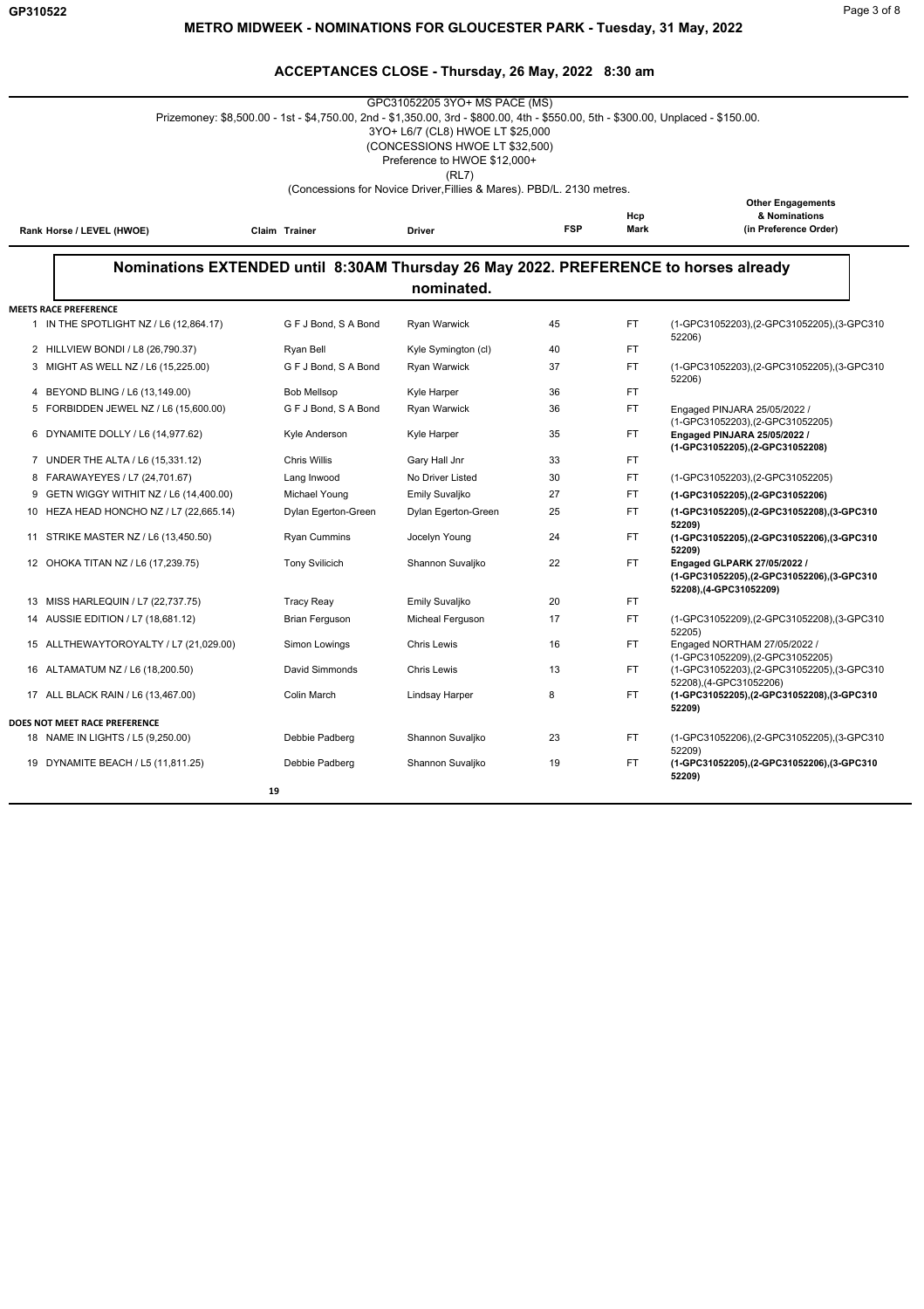| GPC31052206 3YO+ MS PACE (MS)<br>Prizemoney: \$8,500.00 - 1st - \$4,750.00, 2nd - \$1,350.00, 3rd - \$800.00, 4th - \$550.00, 5th - \$300.00, Unplaced - \$150.00.<br>3YO+ L4/5 (CL6) HWOE LT \$12,000<br>(CONCESSIONS HWOE LT \$18,500)<br>Preference to HWOE \$6,000+<br>(RL5) |                                                                                      |                                      |            |             |                                                                                                     |  |  |
|----------------------------------------------------------------------------------------------------------------------------------------------------------------------------------------------------------------------------------------------------------------------------------|--------------------------------------------------------------------------------------|--------------------------------------|------------|-------------|-----------------------------------------------------------------------------------------------------|--|--|
| (Concessions for Novice Driver, Fillies & Mares). RBD. 2130 metres.                                                                                                                                                                                                              |                                                                                      |                                      |            |             |                                                                                                     |  |  |
| Rank Horse / LEVEL (HWOE)                                                                                                                                                                                                                                                        | Claim Trainer                                                                        | Driver                               | <b>FSP</b> | Hcp<br>Mark | <b>Other Engagements</b><br>& Nominations<br>(in Preference Order)                                  |  |  |
|                                                                                                                                                                                                                                                                                  | Nominations EXTENDED until 8:30AM Thursday 26 May 2022. PREFERENCE to horses already | nominated.                           |            |             |                                                                                                     |  |  |
| <b>MEETS RACE PREFERENCE</b>                                                                                                                                                                                                                                                     |                                                                                      |                                      |            |             |                                                                                                     |  |  |
| 1 IN THE SPOTLIGHT NZ / L6 (12,864.17)                                                                                                                                                                                                                                           | G F J Bond, S A Bond                                                                 | Ryan Warwick                         | 45         | FT          | (1-GPC31052203), (2-GPC31052205), (3-GPC310<br>52206)                                               |  |  |
| 2 STREET HAWK NZ / L5 (11,812.50)                                                                                                                                                                                                                                                | G F J Bond, S A Bond                                                                 | Ryan Warwick                         | 37         | <b>FT</b>   |                                                                                                     |  |  |
| 3 MIGHT AS WELL NZ / L6 (15,225.00)                                                                                                                                                                                                                                              | G F J Bond, S A Bond                                                                 | Ryan Warwick                         | 37         | FT          | (1-GPC31052203),(2-GPC31052205),(3-GPC310                                                           |  |  |
| 4 LUCKY GALLEON NZ / L4 (7,275.00)                                                                                                                                                                                                                                               | Ray Williams                                                                         | Dylan Egerton-Green                  | 35         | FT.         | 52206)<br>(1-GPC31052206), (2-GPC31052208)                                                          |  |  |
| 5 SONGKRAN / L6 (12,599.00)                                                                                                                                                                                                                                                      | Ryan Bell                                                                            | Kyle Symington                       | 33         | FT          | (1-GPC31052206),(2-GPC31052203)                                                                     |  |  |
| 6 IFEEL SIKDARL / L5 (10,904.99)                                                                                                                                                                                                                                                 | <b>Graham Cummins</b>                                                                | Ryan Warwick                         | 32         | FT          |                                                                                                     |  |  |
| 7 PIVOTAL / L5 (10,504.68)                                                                                                                                                                                                                                                       | Madeliene Young                                                                      | Madeliene Young                      | 30         | FT.         | Engaged PINJARA 25/05/2022 /                                                                        |  |  |
| 8 POCKETFULOFPEPPER / L5 (10,921.50)                                                                                                                                                                                                                                             | Michael Young                                                                        | Emily Suvaljko                       | 30         | <b>FT</b>   | (1-GPC31052203), (2-GPC31052206)                                                                    |  |  |
| IMA SOCIALITE / L5 (11,419.25)<br>9                                                                                                                                                                                                                                              | G F J Bond, S A Bond                                                                 | Ryan Warwick                         | 29         | FT          | (1-GPC31052206),(2-GPC31052209)                                                                     |  |  |
| SUNSHINE SWIFT / L6 (14,571.37)<br>10                                                                                                                                                                                                                                            | <b>Victor Bryers</b>                                                                 | Chris Lewis                          | 28         | FT          | (1-GPC31052203), (2-GPC31052209), (3-GPC310                                                         |  |  |
|                                                                                                                                                                                                                                                                                  |                                                                                      |                                      | 27         | FT.         | 52206)                                                                                              |  |  |
| 11 GETN WIGGY WITHIT NZ / L6 (14,400.00)<br>12 STORMY DILO / L4 (7,115.00)                                                                                                                                                                                                       | Michael Young<br>Chris Playle                                                        | Joseph Suvaljko (cl)<br>Chris Playle | 24         | <b>FT</b>   | (1-GPC31052205), (2-GPC31052206)<br>(1-GPC31052206),(2-GPC31052207),(3-GPC310                       |  |  |
|                                                                                                                                                                                                                                                                                  |                                                                                      |                                      |            |             | 52209), (4-GPC31052208)                                                                             |  |  |
| 13 STRIKE MASTER NZ / L6 (13,450.50)                                                                                                                                                                                                                                             | <b>Ryan Cummins</b>                                                                  | No Driver Listed                     | 24         | FT.         | (1-GPC31052205),(2-GPC31052206),(3-GPC310<br>52209)                                                 |  |  |
| 14 MAD MAGIC / L4 (7,045.50)                                                                                                                                                                                                                                                     | Brad Lynn                                                                            | Chris Voak                           | 24         | FT.         | (1-GPC31052206), (2-GPC31052207), (3-GPC310                                                         |  |  |
| 15 MARY JOE / L5 (11,208.74)                                                                                                                                                                                                                                                     | <b>Kevin Charles</b>                                                                 | <b>Hayden Charles</b>                | 24         | FT.         | 52203)<br>(1-GPC31052203), (2-GPC31052206)                                                          |  |  |
| 16 POPPY SENSATION / L5 (9,500.00)                                                                                                                                                                                                                                               | Brad Lynn                                                                            | Chris Voak                           | 24         | FT.         |                                                                                                     |  |  |
| 17 ONLY FIVE STARZZZ / L6 (12,755.87)                                                                                                                                                                                                                                            | <b>Kevin Charles</b>                                                                 | Hayden Charles                       | 23         | FT          | (1-GPC31052203), (2-GPC31052206)                                                                    |  |  |
| 18 NAME IN LIGHTS / L5 (9,250.00)                                                                                                                                                                                                                                                | Debbie Padberg                                                                       | Shannon Suvaljko                     | 23         | FT          | (1-GPC31052206), (2-GPC31052205), (3-GPC310                                                         |  |  |
|                                                                                                                                                                                                                                                                                  |                                                                                      |                                      |            |             | 52209)                                                                                              |  |  |
| 19 OHOKA TITAN NZ / L6 (17,239.75)                                                                                                                                                                                                                                               | <b>Tony Svilicich</b>                                                                | Hayden Hancock                       | 22         | FT.         | Engaged GLPARK 27/05/2022 /<br>(1-GPC31052205),(2-GPC31052206),(3-GPC310<br>52208), (4-GPC31052209) |  |  |
| 20 ALLWOOD WIZARD / L4 (6,964.87)                                                                                                                                                                                                                                                | Dylan Quadrio                                                                        | Shannon Suvaljko                     | 21         | FT.         | Engaged PINJARA 25/05/2022 /<br>(1-GPC31052206),(2-GPC31052208),(3-GPC310                           |  |  |
| 21 DYNAMITE BEACH / L5 (11,811.25)                                                                                                                                                                                                                                               | Debbie Padberg                                                                       | Shannon Suvaliko                     | 19         | FT          | 52207)<br>(1-GPC31052205),(2-GPC31052206),(3-GPC310<br>52209)                                       |  |  |
| 22 ALLWOOD MACH / L5 (11,219.05)                                                                                                                                                                                                                                                 | Scott Eyre                                                                           | Scott Eyre                           | 19         | FT          |                                                                                                     |  |  |
| 23 JIVING JOLT / L5 (11,561.95)                                                                                                                                                                                                                                                  | <b>Tracy Reay</b>                                                                    | Emily Suvaljko                       | 15         | FT          |                                                                                                     |  |  |
| 24 THE BANDS PLAYING / L4 (6,060.00)                                                                                                                                                                                                                                             | Simon Lowings                                                                        | <b>Chris Lewis</b>                   | 14         | FT          | (1-GPC31052207), (2-GPC31052206)                                                                    |  |  |
| 25 ALTAMATUM NZ / L6 (18,200.50)                                                                                                                                                                                                                                                 | David Simmonds                                                                       | <b>Chris Lewis</b>                   | 13         | FT          | (1-GPC31052203), (2-GPC31052205), (3-GPC310                                                         |  |  |
| 26 ALFREDI / L5 (10,087.86)                                                                                                                                                                                                                                                      | David Young                                                                          | Aiden De Campo                       | 13         | FT.         | 52208), (4-GPC31052206)                                                                             |  |  |
|                                                                                                                                                                                                                                                                                  | 26                                                                                   |                                      |            |             |                                                                                                     |  |  |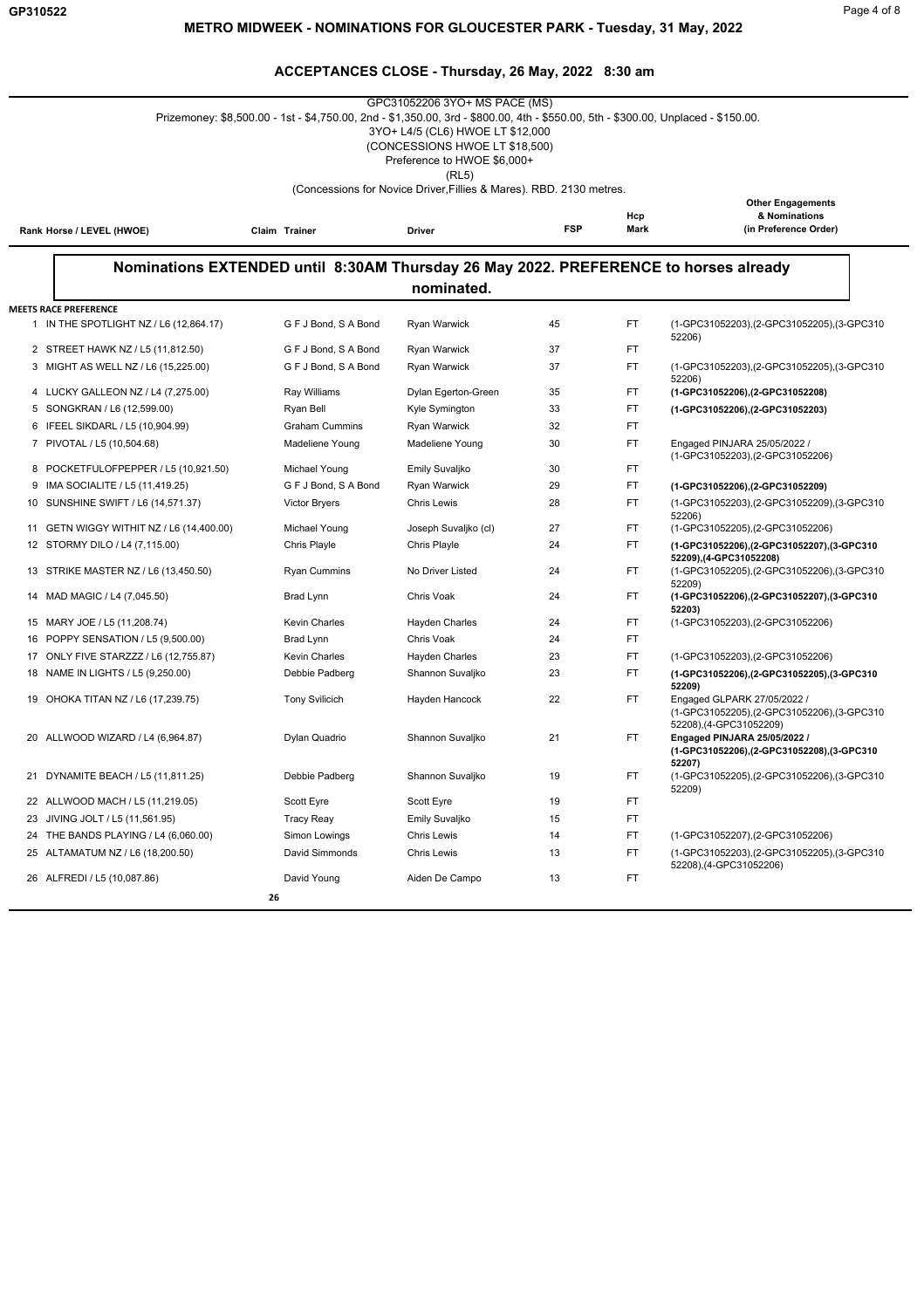| GPC31052207 3YO+ MS PACE (MS)<br>Prizemoney: \$8,500.00 - 1st - \$4,750.00, 2nd - \$1,350.00, 3rd - \$800.00, 4th - \$550.00, 5th - \$300.00, Unplaced - \$150.00.<br>3YO+ L1/4 NE HWOE \$9,000+<br>(NO CONCESSION CLAIMS)<br>(RL4). PBD/L. 2130 metres. |                                                                                      |                       |            |             |                                                                                     |  |
|----------------------------------------------------------------------------------------------------------------------------------------------------------------------------------------------------------------------------------------------------------|--------------------------------------------------------------------------------------|-----------------------|------------|-------------|-------------------------------------------------------------------------------------|--|
| Rank Horse / LEVEL (HWOE)                                                                                                                                                                                                                                | Claim Trainer                                                                        | <b>Driver</b>         | <b>FSP</b> | Hcp<br>Mark | <b>Other Engagements</b><br>& Nominations<br>(in Preference Order)                  |  |
|                                                                                                                                                                                                                                                          | Nominations EXTENDED until 8:30AM Thursday 26 May 2022. PREFERENCE to horses already | nominated.            |            |             |                                                                                     |  |
|                                                                                                                                                                                                                                                          |                                                                                      |                       |            |             |                                                                                     |  |
| 1 NOTED / L2 (1,187.50)                                                                                                                                                                                                                                  | G F J Bond, S A Bond                                                                 | Ryan Warwick          | 34         | <b>FT</b>   | Engaged PINJARA 25/05/2022 /<br>(1-GPC31052202), (2-GPC31052207)                    |  |
| 2 JAXON MORGAN / L3 (4,562.50)                                                                                                                                                                                                                           | Tonia Stampalia                                                                      | Vance Stampalia       | 29         | <b>FT</b>   | (1-GPC31052202),(2-GPC31052207)                                                     |  |
| BEALAWYER / L2 (2,642.06)<br>3                                                                                                                                                                                                                           | David Simmonds                                                                       | Dylan Egerton-Green   | 27         | FT.         |                                                                                     |  |
| ARMAROCKSTAR / L3 (4,483.50)                                                                                                                                                                                                                             | Kyle Anderson                                                                        | Kyle Harper           | 26         | <b>FT</b>   |                                                                                     |  |
| BOSTON ROB / L2 (1,120.87)<br>5                                                                                                                                                                                                                          | <b>Brett Smith</b>                                                                   | <b>Brett Smith</b>    | 25         | <b>FT</b>   |                                                                                     |  |
| MAD MAGIC / L4 (7,045.50)<br>6                                                                                                                                                                                                                           | <b>Brad Lynn</b>                                                                     | Chris Voak            | 24         | <b>FT</b>   | (1-GPC31052206), (2-GPC31052207), (3-GPC310<br>52203)                               |  |
| GO WIDGIE / L4 (7,098.50)<br>7                                                                                                                                                                                                                           | <b>Tracy Reay</b>                                                                    | Emily Suvaljko        | 24         | <b>FT</b>   |                                                                                     |  |
| 8 STORMY DILO / L4 (7,115.00)                                                                                                                                                                                                                            | <b>Chris Playle</b>                                                                  | <b>Chris Playle</b>   | 24         | <b>FT</b>   | (1-GPC31052206),(2-GPC31052207),(3-GPC310<br>52209),(4-GPC31052208)                 |  |
| 9 ALLWOOD WIZARD / L4 (6,964.87)                                                                                                                                                                                                                         | Dylan Quadrio                                                                        | Shannon Suvaljko      | 21         | <b>FT</b>   | Engaged PINJARA 25/05/2022 /<br>(1-GPC31052206),(2-GPC31052208),(3-GPC310<br>52207) |  |
| 10 GALVINSTON JOHN / L1 (0.00)                                                                                                                                                                                                                           | Charlie Luca                                                                         | <b>Hayden Charles</b> | 20         | <b>FT</b>   |                                                                                     |  |
| 11 MOTOR ON LILLY / L3 (3,375.00)                                                                                                                                                                                                                        | Lauren Harper                                                                        | Kyle Harper           | 19         | <b>FT</b>   |                                                                                     |  |
| THE BANDS PLAYING / L4 (6,060.00)<br>12                                                                                                                                                                                                                  | Simon Lowings                                                                        | <b>Chris Lewis</b>    | 14         | FT.         | (1-GPC31052207), (2-GPC31052206)                                                    |  |
| 13 GOOD DAY SUNSHINE NZ / L4 (8,060.00)                                                                                                                                                                                                                  | Colin Joss                                                                           | Ryan Warwick          | 11         | <b>FT</b>   | (1-GPC31052203),(2-GPC31052207)                                                     |  |
|                                                                                                                                                                                                                                                          | 13                                                                                   |                       |            |             |                                                                                     |  |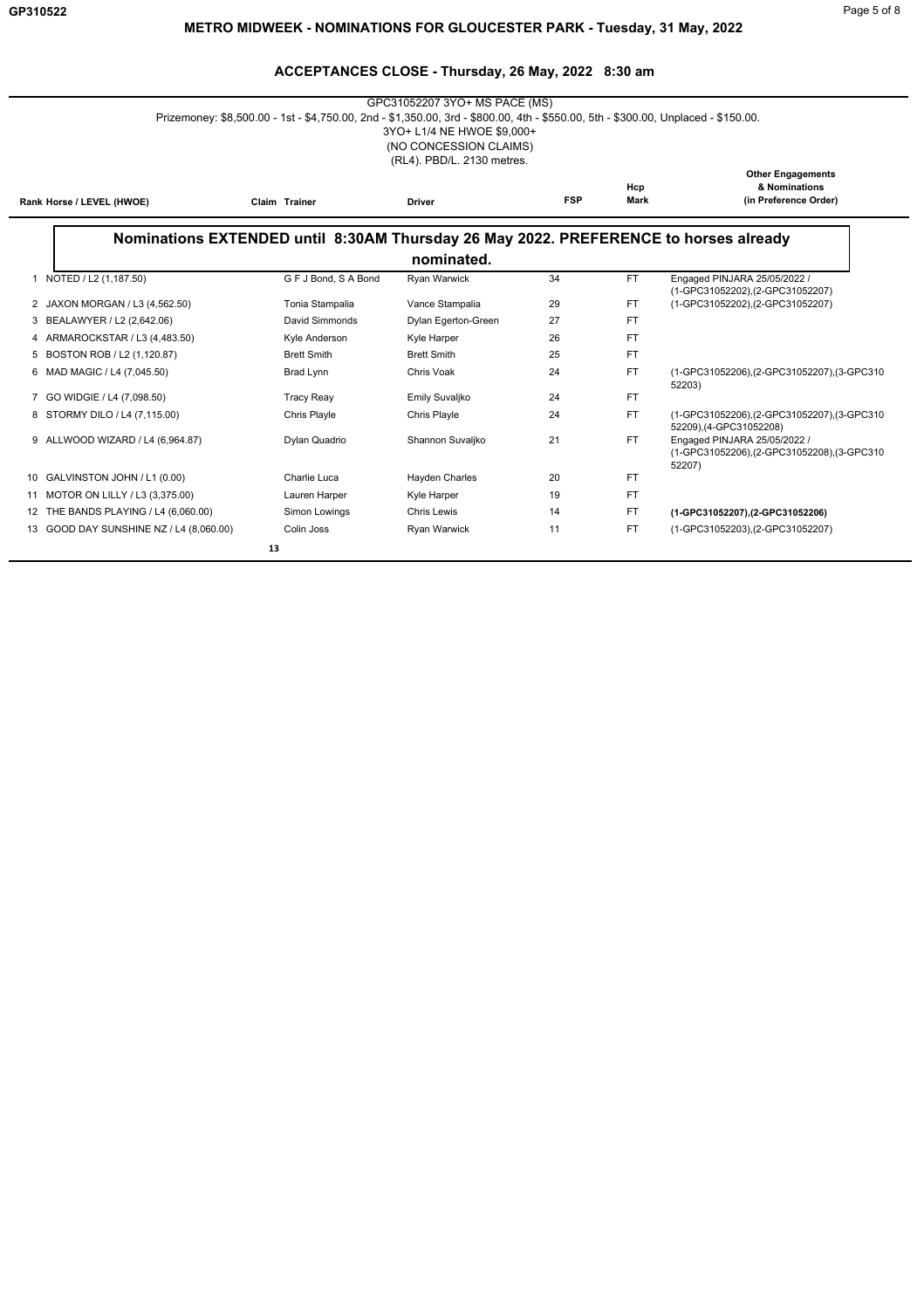| GPC31052208 3YO+ MS PACE (MS)<br>Prizemoney: \$8,500.00 - 1st - \$4,750.00, 2nd - \$1,350.00, 3rd - \$800.00, 4th - \$550.00, 5th - \$300.00, Unplaced - \$150.00.<br>3YO+ L5\$ LT \$12,000<br>(CONCESSIONS L5\$ LT \$13,500)<br>NE Horses with Max Start Level 11+ Last 5 Starts<br>NE Horses with Max Win Level 8+ Last 5 Starts<br>(Level 8) |                                        |                                                                                      |            |             |                                                                                                                                                                                  |
|-------------------------------------------------------------------------------------------------------------------------------------------------------------------------------------------------------------------------------------------------------------------------------------------------------------------------------------------------|----------------------------------------|--------------------------------------------------------------------------------------|------------|-------------|----------------------------------------------------------------------------------------------------------------------------------------------------------------------------------|
|                                                                                                                                                                                                                                                                                                                                                 |                                        | (Concessions for Novice Driver, Fillies & Mares). RBD. 2130 metres.                  |            |             |                                                                                                                                                                                  |
| Rank Horse / LEVEL (HWOE)                                                                                                                                                                                                                                                                                                                       | Claim Trainer                          | <b>Driver</b>                                                                        | <b>FSP</b> | Hcp<br>Mark | <b>Other Engagements</b><br>& Nominations<br>(in Preference Order)                                                                                                               |
|                                                                                                                                                                                                                                                                                                                                                 |                                        | Nominations EXTENDED until 8:30AM Thursday 26 May 2022. PREFERENCE to horses already |            |             |                                                                                                                                                                                  |
|                                                                                                                                                                                                                                                                                                                                                 |                                        | nominated.                                                                           |            |             |                                                                                                                                                                                  |
| DELIGHTFULL / L10 (47,391.14)<br>$\mathbf{1}$                                                                                                                                                                                                                                                                                                   | <b>Kevin Charles</b>                   | <b>Hayden Charles</b>                                                                | 38         | <b>FT</b>   | (1-GPC31052208).(2-GPC31052204)                                                                                                                                                  |
| 2 RABCHENKO / L15 (104,678.75)                                                                                                                                                                                                                                                                                                                  | Frank Vanmaris                         | Chris Voak                                                                           | 36         | FT          |                                                                                                                                                                                  |
| 3 OUR STAR WATCH NZ / L10 (40,387.75)                                                                                                                                                                                                                                                                                                           | <b>Bob Mellsop</b>                     | Kyle Harper                                                                          | 36         | <b>FT</b>   |                                                                                                                                                                                  |
| 4 LUCKY GALLEON NZ / L4 (7,275.00)                                                                                                                                                                                                                                                                                                              | Ray Williams                           | Dylan Egerton-Green                                                                  | 35         | FT          | (1-GPC31052206), (2-GPC31052208)                                                                                                                                                 |
| 5 DYNAMITE DOLLY / L6 (14,977.62)                                                                                                                                                                                                                                                                                                               | Kyle Anderson                          | Kyle Harper                                                                          | 35         | FT          | Engaged PINJARA 25/05/2022 /<br>(1-GPC31052205),(2-GPC31052208)                                                                                                                  |
| 6 SIDSTREPO / L8 (32,067.80)                                                                                                                                                                                                                                                                                                                    | <b>Brett Smith</b>                     | <b>Brett Smith</b>                                                                   | 34         | FT          |                                                                                                                                                                                  |
| 7 RICH AMERICAN / L7 (22,733.49)                                                                                                                                                                                                                                                                                                                | Karen Thompson                         | Emily Suvaljko                                                                       | 29         | FT          |                                                                                                                                                                                  |
| MAJOR MUCHA / L9 (38,487.00)<br>8                                                                                                                                                                                                                                                                                                               | <b>Frank Vanmaris</b>                  | Chris Voak                                                                           | 29         | FT          |                                                                                                                                                                                  |
| 9 THE LIGHTNING STRIKE NZ / L9 (36,871.41)                                                                                                                                                                                                                                                                                                      | Ryan Cummins                           | Colin Brown                                                                          | 28         | <b>FT</b>   |                                                                                                                                                                                  |
| 10 ITSNOTOVA / L9 (37,021.38)                                                                                                                                                                                                                                                                                                                   | Karen Thompson                         | Deni Roberts                                                                         | 27         | FT          | (1-GPC31052208), (2-GPC31052204)                                                                                                                                                 |
| STAR OF THE CLASS / L10 (44,316.50)<br>11                                                                                                                                                                                                                                                                                                       | Peter Anderson                         | Donald Harper                                                                        | 25         | FT.         |                                                                                                                                                                                  |
| 12 HEZA HEAD HONCHO NZ / L7 (22,665.14)                                                                                                                                                                                                                                                                                                         | Dylan Egerton-Green                    | Dylan Egerton-Green                                                                  | 25         | FT.         | (1-GPC31052205),(2-GPC31052208),(3-GPC310<br>52209)                                                                                                                              |
| 13 STORMY DILO / L4 (7,115.00)                                                                                                                                                                                                                                                                                                                  | Chris Playle                           | Chris Playle                                                                         | 24         | FT.         | (1-GPC31052206),(2-GPC31052207),(3-GPC310<br>52209), (4-GPC31052208)                                                                                                             |
| 14 ICANBOLT / L7 (24,094.09)                                                                                                                                                                                                                                                                                                                    | <b>Bob Mellsop</b>                     | Kyle Harper                                                                          | 22         | FT          |                                                                                                                                                                                  |
| 15 OHOKA TITAN NZ / L6 (17,239.75)<br>16 ALLWOOD WIZARD / L4 (6,964.87)                                                                                                                                                                                                                                                                         | <b>Tony Svilicich</b><br>Dylan Quadrio | Shannon Suvaljko<br>Shannon Suvaljko                                                 | 22<br>21   | FT.<br>FT   | Engaged GLPARK 27/05/2022 /<br>(1-GPC31052205),(2-GPC31052206),(3-GPC310<br>52208), (4-GPC31052209)<br>Engaged PINJARA 25/05/2022 /<br>(1-GPC31052206),(2-GPC31052208),(3-GPC310 |
|                                                                                                                                                                                                                                                                                                                                                 |                                        |                                                                                      |            |             | 52207)                                                                                                                                                                           |
| ROCKNROLL WHITBY / L13 (96,976.30)<br>17                                                                                                                                                                                                                                                                                                        | Callan Suvaljko                        | Callan Suvaljko                                                                      | 21         | FT          |                                                                                                                                                                                  |
| 18 EUSTON FLYER / L10 (54,715.00)                                                                                                                                                                                                                                                                                                               | <b>Matthew Scott</b>                   | Shannon Suvaljko                                                                     | 21         | FT          |                                                                                                                                                                                  |
| 19 TRIPLE BRIE / L8 (27,611.00)                                                                                                                                                                                                                                                                                                                 | <b>Bianca Ashcroft</b>                 | Emily Suvaljko                                                                       | 20         | FT          |                                                                                                                                                                                  |
| 20 BURNING RUBBER NZ / L15 (101,383.80)                                                                                                                                                                                                                                                                                                         | <b>Brett Smith</b>                     | <b>Brett Smith</b>                                                                   | 20         | FT          |                                                                                                                                                                                  |
| 21 IDEAL CHARM / L8 (28,502.10)                                                                                                                                                                                                                                                                                                                 | <b>Kevin Charles</b>                   | Hayden Charles                                                                       | 20         | FT          | (1-GPC31052209), (2-GPC31052208)                                                                                                                                                 |
| 22 TWENTYNINE TWELVE NZ / L11 (62,750.75)                                                                                                                                                                                                                                                                                                       | Lang Inwood                            | Emily Suvaljko                                                                       | 20         | FT          |                                                                                                                                                                                  |
| 23 ROCKMENOW / L8 (27,402.75)                                                                                                                                                                                                                                                                                                                   | Kevin Charles                          | Shannon Suvaljko                                                                     | 19         | FT.         |                                                                                                                                                                                  |
| 24 STAR ARMBRO / L10 (51,427.75)                                                                                                                                                                                                                                                                                                                | <b>Ryan Cummins</b>                    | Corey Peterson                                                                       | 19         | FT.         | (1-GPC31052209), (2-GPC31052208)                                                                                                                                                 |
| 25 AUSSIE EDITION / L7 (18,681.12)                                                                                                                                                                                                                                                                                                              | <b>Brian Ferguson</b>                  | Micheal Ferguson                                                                     | 17         | FT.         | (1-GPC31052209),(2-GPC31052208),(3-GPC310<br>52205)                                                                                                                              |
| 26 ALTAMATUM NZ / L6 (18,200.50)                                                                                                                                                                                                                                                                                                                | David Simmonds                         | <b>Chris Lewis</b>                                                                   | 13         | FT.         | (1-GPC31052203),(2-GPC31052205),(3-GPC310<br>52208), (4-GPC31052206)                                                                                                             |
| 27 ALL BLACK RAIN / L6 (13,467.00)                                                                                                                                                                                                                                                                                                              | Colin March                            | <b>Lindsay Harper</b>                                                                | 8          | FT          | (1-GPC31052205),(2-GPC31052208),(3-GPC310<br>52209)                                                                                                                              |
|                                                                                                                                                                                                                                                                                                                                                 | 27                                     |                                                                                      |            |             |                                                                                                                                                                                  |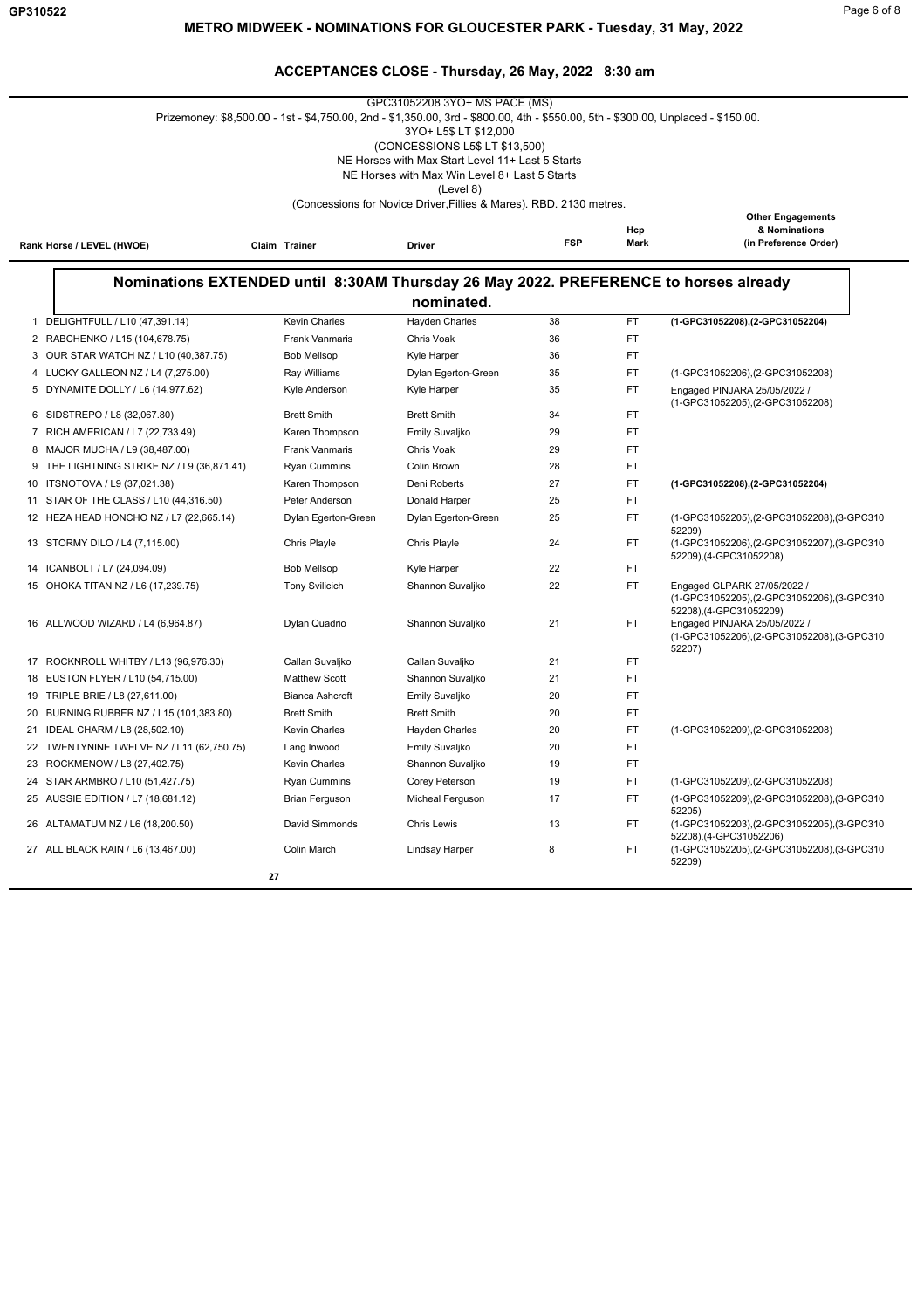# **ACCEPTANCES CLOSE - Thursday, 26 May, 2022 8:30 am** GPC31052209 3YO+ MS PACE (MS)

|                                                                                                                                                                                                                                  |                                                                                      |    |                                              | GPC31052209 3YO+ MS PACE (MS)<br>Prizemoney: \$8,500.00 - 1st - \$4,750.00, 2nd - \$1,350.00, 3rd - \$800.00, 4th - \$550.00, 5th - \$300.00, Unplaced - \$150.00. |            |             |                                                                              |
|----------------------------------------------------------------------------------------------------------------------------------------------------------------------------------------------------------------------------------|--------------------------------------------------------------------------------------|----|----------------------------------------------|--------------------------------------------------------------------------------------------------------------------------------------------------------------------|------------|-------------|------------------------------------------------------------------------------|
|                                                                                                                                                                                                                                  | 3YO+ L5\$ LT \$8,000<br>(CONCESSIONS L5\$ LT \$9,500)                                |    |                                              |                                                                                                                                                                    |            |             |                                                                              |
|                                                                                                                                                                                                                                  | NE Horses with Max Start Level 9+ Last 5 Starts                                      |    |                                              |                                                                                                                                                                    |            |             |                                                                              |
|                                                                                                                                                                                                                                  |                                                                                      |    |                                              | NE Horses with Max Win Level 6+ Last 5 Starts<br>NE Horses Placed (2nd or 3rd) once or more in their last 3 Starts in a RL8 or higher race.                        |            |             |                                                                              |
|                                                                                                                                                                                                                                  |                                                                                      |    |                                              | (RL6)                                                                                                                                                              |            |             |                                                                              |
|                                                                                                                                                                                                                                  |                                                                                      |    |                                              | (Concessions for Novice Driver, Fillies & Mares). RBD. 2536 metres.                                                                                                |            |             |                                                                              |
|                                                                                                                                                                                                                                  |                                                                                      |    |                                              |                                                                                                                                                                    |            | Hcp         | <b>Other Engagements</b><br>& Nominations                                    |
|                                                                                                                                                                                                                                  | Rank Horse / LEVEL (HWOE)                                                            |    | Claim Trainer                                | Driver                                                                                                                                                             | <b>FSP</b> | Mark        | (in Preference Order)                                                        |
|                                                                                                                                                                                                                                  |                                                                                      |    |                                              |                                                                                                                                                                    |            |             |                                                                              |
|                                                                                                                                                                                                                                  | Nominations EXTENDED until 8:30AM Thursday 26 May 2022. PREFERENCE to horses already |    |                                              |                                                                                                                                                                    |            |             |                                                                              |
|                                                                                                                                                                                                                                  |                                                                                      |    |                                              | nominated.<br>Ryan Warwick                                                                                                                                         | 29         | FT.         |                                                                              |
| $\mathbf{1}$                                                                                                                                                                                                                     | BE ROCK HARD NZ / L7 (19,097.28)<br>2 IMA SOCIALITE / L5 (11,419.25)                 |    | G F J Bond, S A Bond<br>G F J Bond, S A Bond | Ryan Warwick                                                                                                                                                       | 29         | FT.         | (1-GPC31052206), (2-GPC31052209)                                             |
|                                                                                                                                                                                                                                  | 3 SUNSHINE SWIFT / L6 (14,571.37)                                                    |    | <b>Victor Bryers</b>                         | <b>Chris Lewis</b>                                                                                                                                                 | 28         | FT.         | (1-GPC31052203), (2-GPC31052209), (3-GPC310                                  |
|                                                                                                                                                                                                                                  |                                                                                      |    |                                              |                                                                                                                                                                    |            |             | 52206)                                                                       |
|                                                                                                                                                                                                                                  | 4 NUCLEAR POKER / L8 (26,437.36)                                                     |    | Nigel Johns                                  | Nigel Johns                                                                                                                                                        | 27         | FT          | Engaged PINJARA 25/05/2022 /<br>(1-GPC31052209), (2-GPC31052204)             |
|                                                                                                                                                                                                                                  | 5 TRITTRITTBANGBANG / L7 (23,940.00)                                                 |    | <b>Matthew Scott</b>                         | Shannon Suvaljko                                                                                                                                                   | 26         | FT          |                                                                              |
|                                                                                                                                                                                                                                  | 6 OUR SURROGATE / L8 (26,831.60)                                                     |    | Lang Inwood                                  | Chris Voak                                                                                                                                                         | 25         | FT.         |                                                                              |
|                                                                                                                                                                                                                                  | 7 HEZA HEAD HONCHO NZ / L7 (22,665.14)                                               |    | Dylan Egerton-Green                          | Dylan Egerton-Green                                                                                                                                                | 25         | FT.         | (1-GPC31052205),(2-GPC31052208),(3-GPC310<br>52209)                          |
|                                                                                                                                                                                                                                  | 8 STRIKE MASTER NZ / L6 (13,450.50)                                                  |    | <b>Ryan Cummins</b>                          | Jocelyn Young                                                                                                                                                      | 24         | FT.         | (1-GPC31052205),(2-GPC31052206),(3-GPC310<br>52209)                          |
|                                                                                                                                                                                                                                  | 9 STORMY DILO / L4 (7,115.00)                                                        |    | Chris Playle                                 | Chris Playle                                                                                                                                                       | 24         | FT.         | (1-GPC31052206),(2-GPC31052207),(3-GPC310                                    |
| 10                                                                                                                                                                                                                               | NAME IN LIGHTS / L5 (9,250.00)                                                       |    | Debbie Padberg                               | Shannon Suvaljko                                                                                                                                                   | 23         | FT.         | 52209), (4-GPC31052208)<br>(1-GPC31052206),(2-GPC31052205),(3-GPC310         |
|                                                                                                                                                                                                                                  |                                                                                      |    |                                              |                                                                                                                                                                    |            |             | 52209)                                                                       |
|                                                                                                                                                                                                                                  | 11 OHOKA TITAN NZ / L6 (17,239.75)                                                   |    | <b>Tony Svilicich</b>                        | Hayden Hancock (cl)                                                                                                                                                | 22         | FT          | Engaged GLPARK 27/05/2022 /<br>(1-GPC31052205),(2-GPC31052206),(3-GPC310     |
|                                                                                                                                                                                                                                  |                                                                                      |    |                                              |                                                                                                                                                                    |            |             | 52208), (4-GPC31052209)                                                      |
|                                                                                                                                                                                                                                  | 12 BETTOR MY DREAMZ NZ / L8 (27,258.75)<br>13 IDEAL CHARM / L8 (28,502.10)           |    | Brad Lynn<br><b>Kevin Charles</b>            | Chris Voak<br>Hayden Charles                                                                                                                                       | 22<br>20   | FT.<br>FT.  |                                                                              |
|                                                                                                                                                                                                                                  | 14 DYNAMITE BEACH / L5 (11,811.25)                                                   |    | Debbie Padberg                               | Shannon Suvaljko                                                                                                                                                   | 19         | FT.         | (1-GPC31052209),(2-GPC31052208)<br>(1-GPC31052205),(2-GPC31052206),(3-GPC310 |
|                                                                                                                                                                                                                                  |                                                                                      |    |                                              |                                                                                                                                                                    |            |             | 52209)                                                                       |
|                                                                                                                                                                                                                                  | 15 HUNTAWAY MACH NZ / L7 (18,835.00)                                                 |    | Wendy Boyd                                   | Kyle Harper                                                                                                                                                        | 19         | FT.         |                                                                              |
| 16                                                                                                                                                                                                                               | STAR ARMBRO / L10 (51,427.75)                                                        |    | <b>Ryan Cummins</b>                          | Corey Peterson                                                                                                                                                     | 19         | FT.<br>FT.  | (1-GPC31052209), (2-GPC31052208)                                             |
|                                                                                                                                                                                                                                  | 17 JUSTLIKE TURBO / L7 (21,082.00)<br>18 SEVEN DEMERITS / L8 (29,860.50)             |    | Robert Abercromby<br>Lang Inwood             | Shannon Suvaljko<br>Corey Peterson                                                                                                                                 | 19<br>19   | FT.         |                                                                              |
|                                                                                                                                                                                                                                  | 19 AUSSIE EDITION / L7 (18,681.12)                                                   |    | <b>Brian Ferguson</b>                        | Micheal Ferguson                                                                                                                                                   | 17         | FT.         | (1-GPC31052209), (2-GPC31052208), (3-GPC310                                  |
|                                                                                                                                                                                                                                  |                                                                                      |    |                                              |                                                                                                                                                                    |            |             | 52205)                                                                       |
|                                                                                                                                                                                                                                  | 20 HERE COMES SHARKIE / L8 (25,610.25)                                               |    | <b>Matthew Scott</b>                         | <b>Chris Lewis</b>                                                                                                                                                 | 17<br>17   | FT.<br>FT.  |                                                                              |
| 21                                                                                                                                                                                                                               | AMERICAN ROCK / L10 (40,013.15)<br>22 ALLTHEWAYTOROYALTY / L7 (21,029.00)            |    | Eugene Harris<br>Simon Lowings               | Eugene Harris<br><b>Chris Lewis</b>                                                                                                                                | 16         | FT.         | Engaged NORTHAM 27/05/2022 /                                                 |
|                                                                                                                                                                                                                                  |                                                                                      |    |                                              |                                                                                                                                                                    |            |             | (1-GPC31052209),(2-GPC31052205)                                              |
|                                                                                                                                                                                                                                  | 23 ULTIMATE ROCKER NZ / L7 (24,039.98)                                               |    | Joe Rigoli                                   | Jamie Rigoli                                                                                                                                                       | 16         | FT          |                                                                              |
| 24                                                                                                                                                                                                                               | JESSE ALLWOOD / L10 (48,172.37)<br>25 RAGING ROMEO / L8 (27,541.35)                  |    | Donald Harper<br>Craig Abercromby            | Donald Harper<br><b>Chris Lewis</b>                                                                                                                                | 12<br>12   | FT.<br>FT.  |                                                                              |
|                                                                                                                                                                                                                                  | 26 ALL BLACK RAIN / L6 (13,467.00)                                                   |    | Colin March                                  | Lindsay Harper                                                                                                                                                     | 8          | FT.         | (1-GPC31052205),(2-GPC31052208),(3-GPC310                                    |
|                                                                                                                                                                                                                                  |                                                                                      |    |                                              |                                                                                                                                                                    |            |             | 52209)                                                                       |
|                                                                                                                                                                                                                                  |                                                                                      | 26 |                                              |                                                                                                                                                                    |            |             |                                                                              |
| GPC31052210 3YO+ SS TROT (SS)<br>Prizemoney: \$8,500.00 - 1st - \$4,750.00, 2nd - \$1,350.00, 3rd - \$800.00, 4th - \$550.00, 5th - \$300.00, Unplaced - \$150.00.<br>3YO+ L8+ HWOE \$25,000+ HANDICAP STAND<br>(NO CONCESSIONS) |                                                                                      |    |                                              |                                                                                                                                                                    |            |             |                                                                              |
|                                                                                                                                                                                                                                  |                                                                                      |    |                                              | $(RL8*)$                                                                                                                                                           |            |             |                                                                              |
|                                                                                                                                                                                                                                  |                                                                                      |    |                                              | *The assigned Race Level is taken from the starting Handicap Mark RBD. 2503 metres.                                                                                |            |             | <b>Other Engagements</b>                                                     |
|                                                                                                                                                                                                                                  |                                                                                      |    |                                              |                                                                                                                                                                    | <b>FSP</b> | Hcp<br>Mark | & Nominations<br>(in Preference Order)                                       |
|                                                                                                                                                                                                                                  | Rank Horse / LEVEL (HWOE)                                                            |    | Claim Trainer                                | Driver                                                                                                                                                             |            |             |                                                                              |
|                                                                                                                                                                                                                                  | Nominations EXTENDED until 8:30AM Thursday 26 May 2022. PREFERENCE to horses already |    |                                              | nominated.                                                                                                                                                         |            |             |                                                                              |
|                                                                                                                                                                                                                                  | 1 GOODTIME PE RABBIT / L11 (58,459.00)                                               |    | <b>Tony Svilicich</b>                        | Chris Lewis                                                                                                                                                        | 37         | 30          |                                                                              |
|                                                                                                                                                                                                                                  | 2 BETTY BOOTZ OFF / L5 (9,000.00)                                                    |    | Kendall Laidlaw                              | <b>Chris Lewis</b>                                                                                                                                                 | 35         | FT.         |                                                                              |
|                                                                                                                                                                                                                                  | 3 TEARS OF JOY NZ / L9 (38,228.50)                                                   |    | <b>Bruce Stanley</b>                         | <b>Bruce Stanley</b>                                                                                                                                               | 32         | 10          |                                                                              |
|                                                                                                                                                                                                                                  | 4 ALDEBARAN SUNDOWN / L6 (12,480.00)                                                 |    | Nigel Johns                                  | Nigel Johns                                                                                                                                                        | 32         | <b>FT</b>   |                                                                              |
|                                                                                                                                                                                                                                  | 5 DARK SECRET / L12 (78,052.50)                                                      |    | Nigel Johns                                  | Morgan Woodley                                                                                                                                                     | 31         | 40          |                                                                              |
|                                                                                                                                                                                                                                  | 6 PATCHED / L7 (22,965.00)                                                           |    | David Young                                  | Aiden De Campo                                                                                                                                                     | 29         | FT.         |                                                                              |
|                                                                                                                                                                                                                                  | 7 TEDS SECRET / L4 (7,980.00)                                                        |    | <b>Tony Svilicich</b>                        | Shannon Suvaljko                                                                                                                                                   | 20         | <b>FT</b>   |                                                                              |
|                                                                                                                                                                                                                                  | 8 LIGHTNING CALDER / L12 (83,967.00)                                                 |    | <b>Bruce Stanley</b>                         | <b>Bruce Stanley</b>                                                                                                                                               | 17         | 40          |                                                                              |
|                                                                                                                                                                                                                                  | 8                                                                                    |    |                                              |                                                                                                                                                                    |            |             |                                                                              |